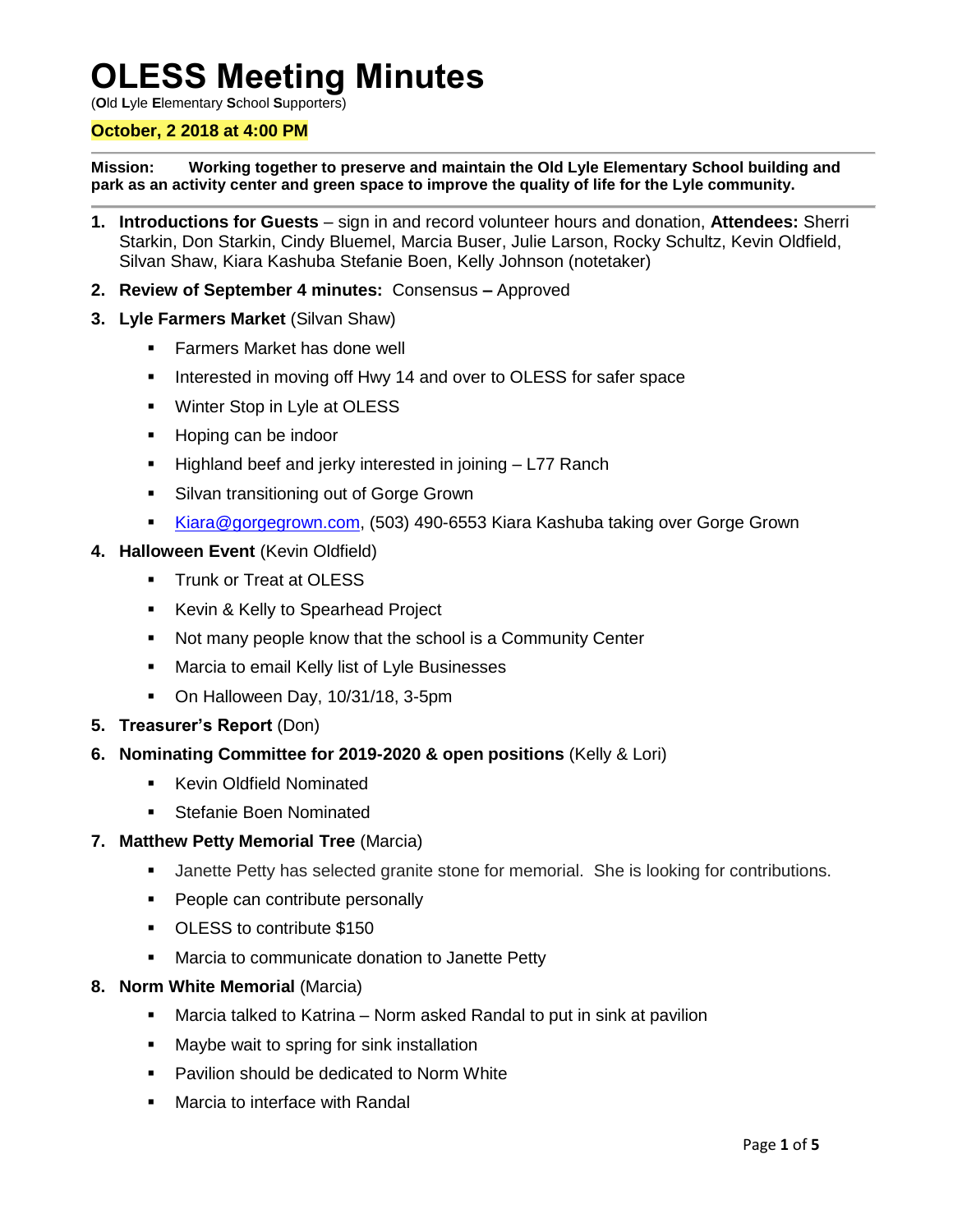- Aluminum photo relief plaque. Marcia drafted up 14X20=\$586, 10X16, \$371
- Rage Graphic has stone carved signs
- Cindy to research something to affix aluminum photo relief
- Budget, up to \$600

# **9. Request for Emergency Voucher Program** (Don)

- **Program for people in need looking for distribution sites**
- Once a month in lobby
- Don to let Brook know they can use OLESS

## **10. Building Issues**

- **Marcia to meet with Randal about plumbing issue**
- **Porta potty schedule Keep through Halloween event** 
	- 1. Remove after Halloween
	- 2. Don to Schedule Removal
- **Building binder (Marcia)** 
	- 1. Marcia started Building Handbook Located in Supply Room
	- 2. Others to contribute
- **Statement of Work for Katrina (Marcia)** 
	- 1. Marcia drafted statement of work. All to look over and give feedback
- Dog Waste Station Stefanie Boen and Kevin Oldfield to install

# **11. Facilities Manager & Activity Rental Manager** (Marica)

- Chris and Ronin out
- **Katrina?**
- $\blacksquare$  Marcia Post the job opening for three weeks
- **Full job description on Lyle Activity Center Website**
- **Marcia to see of Robert can be Facilities Manager**
- **Board members to interview for Activity Rental Manager** 
	- 1. Kelly, Sheri, Rocky

# **12. State Grant Status** (Marcia)

Completed work & Invoiced

- Doors re-keyed need to appoint key manager
	- 1. Don to be keymaster
- Cage around compressor completed

Status of approved and In-process work (Marcia)

- Bathroom
- Middle Classroom
- **Park sign review quote** 
	- o Marcia to order three
- Dog waste station Stefanie & Kevin to install
- Marcia to order another waste station so there is one at each end of the park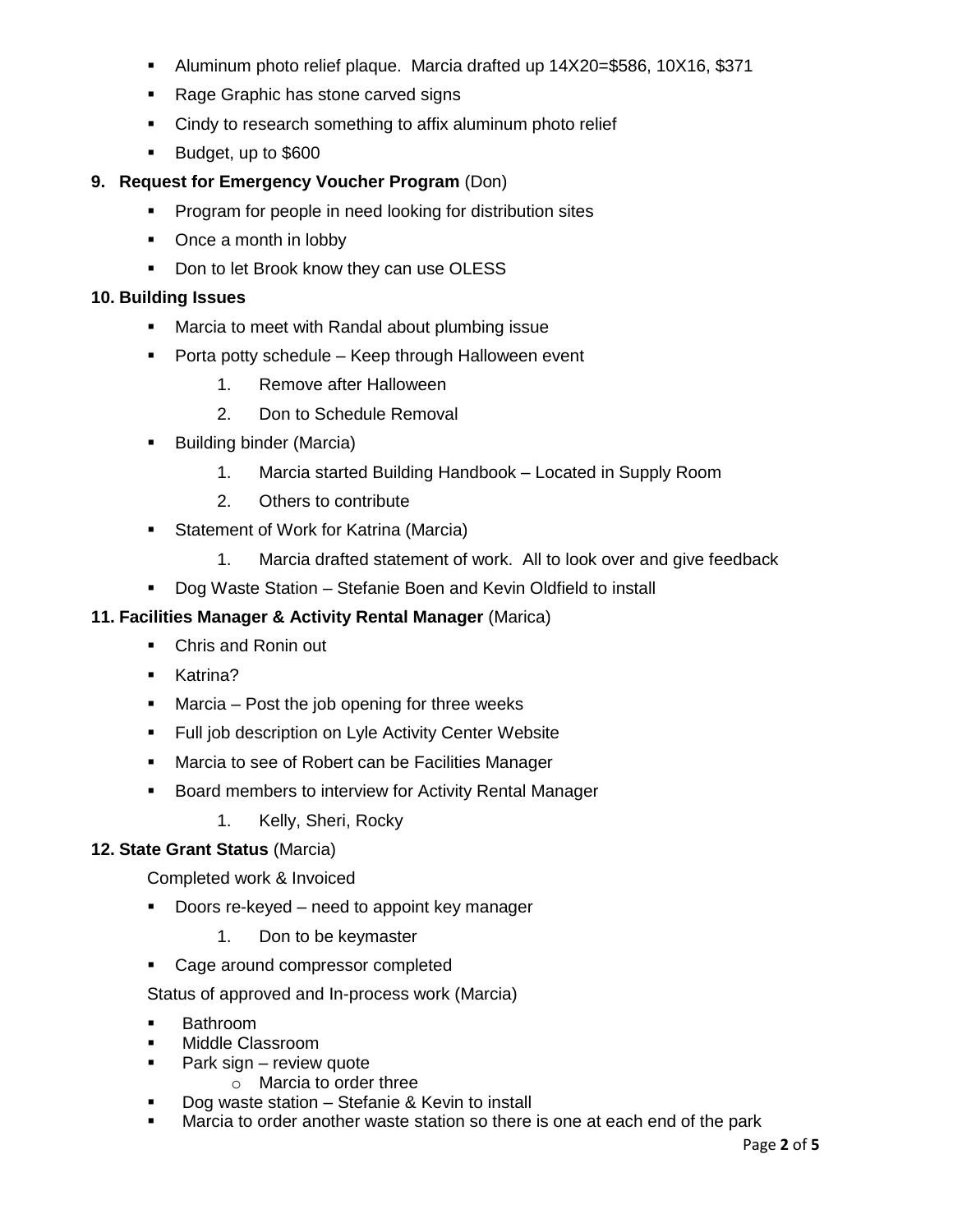Determine next work to be done – approximately \$16,000 remaining to allocate

- 2019 Projections to the state required (Marcia)
- **•** Chimney (Kelly)
	- o 12-15K is estimate
	- o Kelly to see what options are regarding repair
- Marcia to send Kelly grant info
- Kelly to see about writing another grant
- Step for boiler room?
- Kevin to take a look at skate park drainage

### **13. Instagram account**

**Marcia to forward Brielle's email to Stefanie** 

## **14. Events and Rentals**

- **Klickitat Trail Run** 
	- 1. Sheri Run is on November 3rd
	- 2. Rocky to make cookies
- **Community Council to take over Santa event** 
	- 1. Many decorations available
	- 2. Details to follow at November meeting

# **15. Business Plan Proposed Changes** (Cindy)

- Cindy provided a simplified plan
- All to look over and consider

### **16. Anything not already**

- **Fundraising?**
- **Future Funding for OLESS**

### **17. Greenspace Watering – Will be addressed and action items assigned in future meeting(s)**

- **Perhaps low flow sprinkler heads will help reduce water usage?**
- How often is greenspace mowed?
- **Perhaps we generate proposal for to school board?**
- Community contribution and/or sharing expenses with LHS may be a way to reduce expenses regarding water bill for greenspace

### **18. Action Items**

- **•** Marcia
	- 1. Review simplified business plan completed by Cindy 11/6
	- 2. Forward Brielle's email to Stephanie 11/6
	- 3. Send Kelly grant information 11/6
	- 4. Send 2019 projections to state 11/6
	- 5. Order another dog waste station 11/6
	- 6. Follow up with Robert about Facilities Manager position TBD
	- 7. Order 3 park signs TBD
	- 8. Post Activity Rental Manager positon for three weeks 10/5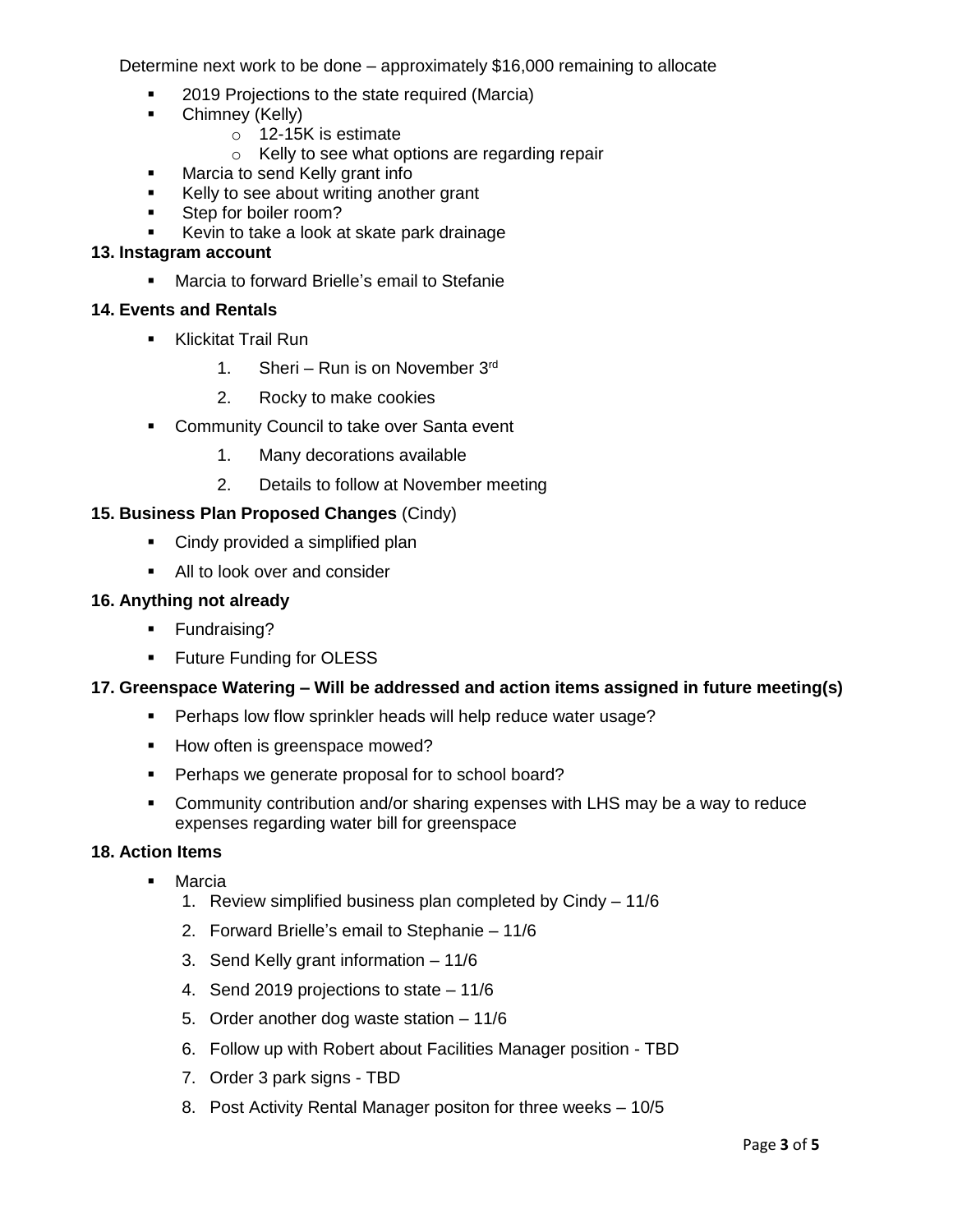- 9. Interface with Randal regarding sink installation in honor of Norm White TBD
- 10. Communicate \$150 donation from OLESS to Janette Petty 11/6
- 11. Email Kelly list of Lyle Businesses Prior to 10/31
- 12. Post job opening for Rental Activities Manager Completed
- 13. Follow up with Chris about drainage issue TBD
- 14. Follow up with Chris about dog waste station for greenspace Completed
- 15. Talk with Katrina regarding building housekeeping Completed
- 16. Follow up with Ernie's Locks and Keys about having locks rekeyed Completed
- 17. Follow up about park sign Completed
- Don
	- 1. Keymaster for OLESS, track all key disbursement for building As Necessary
	- 2. Schedule removal of porta potty after Halloween event After 10/31
	- 3. Let Brook of Emergency Voucher Program know they may use OLESS 11/6
	- 4. Get lock for electrical box TBD
	- 5. Contact people interested in purchasing old windows Talk to CEKC lady about windows at meeting in two weeks. Accept \$300 – TBD
	- 6. Review simplified business plan completed by Cindy 11/6
- **E** Kelly
	- 1. See about writing another grant for OLESS TBD
	- 2. Interview for Activity Rental Manager As Necessary
	- 3. Organize Halloween Trunk or Treat with Kevin 10/31
	- 4. Work with Rick Olmstead to get quote for chimney fix, determine options TBD
	- 5. Review simplified business plan completed by Cindy 11/6
- **Cindy** 
	- 1. Research something to affix aluminum photo relief of Norm White dedication to pavilion  $-11/6$
	- 2. Draft list of significant attributes of business plan Completed
	- 3. Follow up with Democrats about rental fee TBD
- Sherri
	- 1. Interview for Activity Rental Manager As Necessary
	- 2. Contact Brian from CEKC about insurance regarding Pioneer Days TBD
- Julie
	- 1. Review simplified business plan completed by Cindy 11/6
- **-** Rocky
	- 1. Interview for Activity Rental Manager As Necessary
	- 2. Make cookies for Klickitat Trail Run 11/3
	- 3. Purchase paint for all exterior doors BEHR Portsmouth Olive TBD